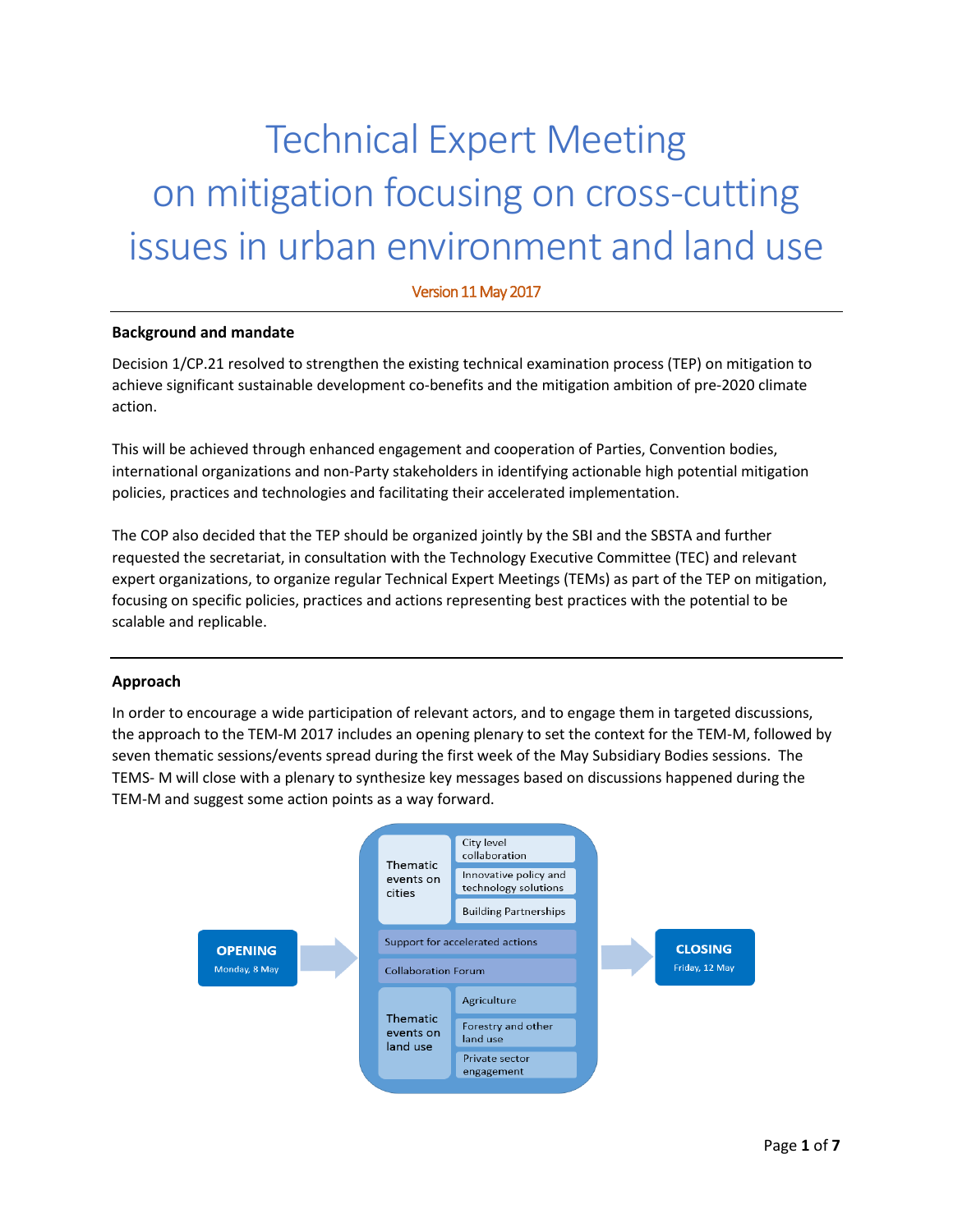## Preliminary Agenda

- TEM-M events are open to all participants –

| Date:                 | <b>Opening and key note address</b>                                                                                                                                      |
|-----------------------|--------------------------------------------------------------------------------------------------------------------------------------------------------------------------|
| Monday,<br>8 May 2017 | This session will set the scene for TEM 2017 and highlight how actions in urban<br>environments and land use contribute to raising the mitigation ambition and fostering |
| Time:                 | sustainable development                                                                                                                                                  |
| 15:00-16:30           | Moderator: Mr. Nick Nuttall, UNFCCC                                                                                                                                      |
| Room:                 | Key note addresses by high-level guest speakers:                                                                                                                         |
| Chamber Hall          | Mr. Tomasz Chruszczow, SBI Chair<br>$\bullet$                                                                                                                            |
|                       | Mr. Tibor Schaffhauser, SBSTA Vice-Chair<br>$\bullet$                                                                                                                    |
|                       | Mr. Martin Frick, Director, Climate and Environment Division, FAO<br>$\bullet$                                                                                           |
|                       | Mr. Manuel Antonio de Araujo, Mayor of Quolimane from Mozambique<br>$\bullet$                                                                                            |
|                       | Open floor for interventions                                                                                                                                             |

| Date:<br>Tuesday,<br>9 May 2017<br>Time:<br>11:30-13:00<br>Room:<br>Santiago de<br>Chile | Thematic event: City level collaboration to achieve emission reductions and<br>sustainable development<br>Mobilizing actors and resources for accelerated implementation of scalable, replicable<br>and transformational actions in urban environments<br>This event presents examples of cities from developed and developing countries on<br>approaches to mobilize a diverse group of stakeholders to provide urban services with<br>mitigation and sustainable development benefits<br>Moderated discussion<br>Moderator: Mr. Donald Cooper, UNFCCC<br>City's showcase presentations: |
|------------------------------------------------------------------------------------------|-------------------------------------------------------------------------------------------------------------------------------------------------------------------------------------------------------------------------------------------------------------------------------------------------------------------------------------------------------------------------------------------------------------------------------------------------------------------------------------------------------------------------------------------------------------------------------------------|
|                                                                                          | Singapore, Singapore - Ms. Linda Siew Lin Siow<br>Bogotá, Colombia - Ms. Veronica Ardila Vernaza<br>$\bullet$<br>Bonn, Germany - Mr. Stefan Wagner<br>$\bullet$<br>Zoersel, Belgium and Bohicon, Benin - Mr. Koen Paredaens<br>$\bullet$                                                                                                                                                                                                                                                                                                                                                  |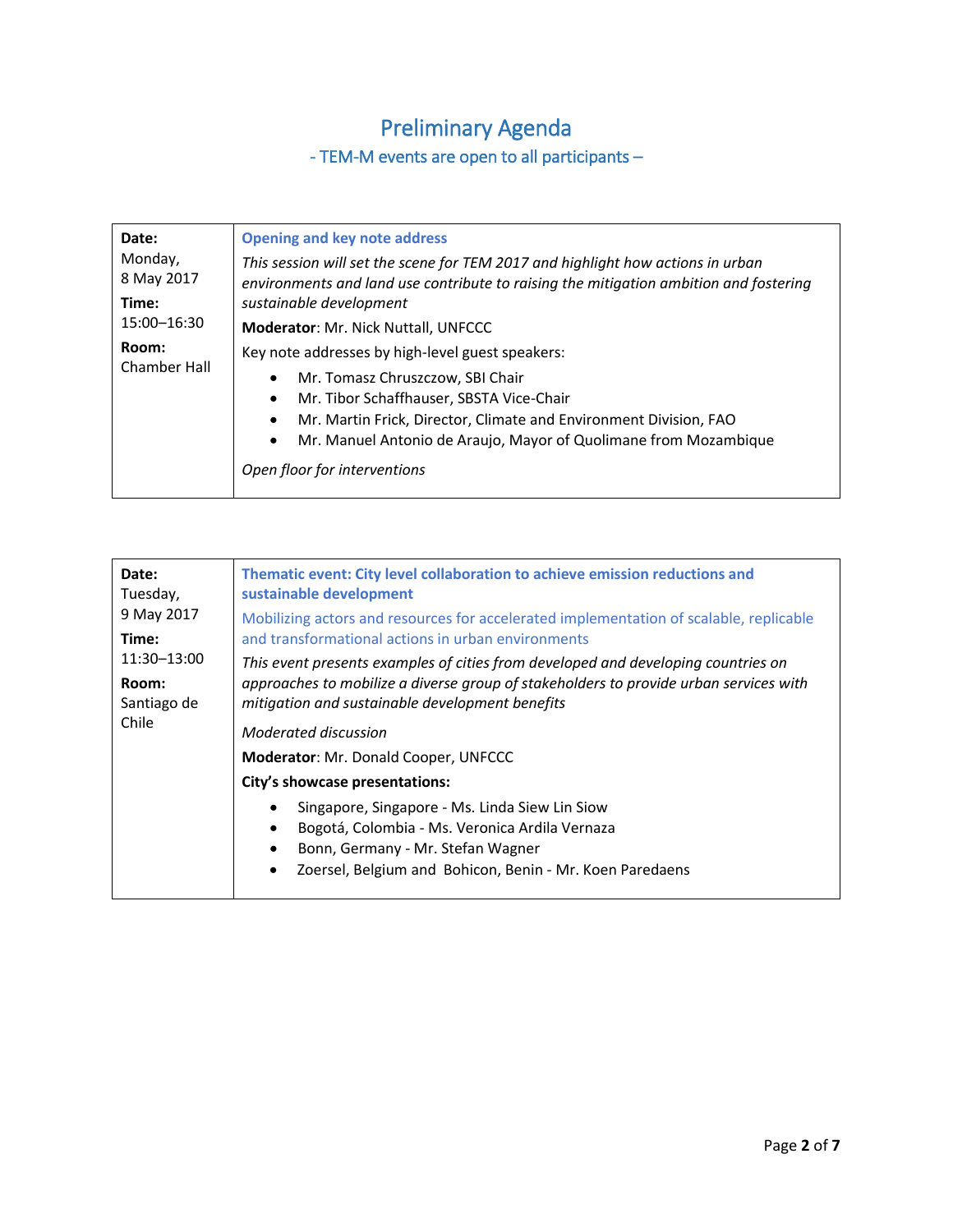| Date:                  | <b>Thematic event: Support for accelerated actions</b>                                                                                                                         |
|------------------------|--------------------------------------------------------------------------------------------------------------------------------------------------------------------------------|
| Tuesday,<br>9 May 2017 | Support for accelerated actions in urban environment and land use to drive mitigation<br>ambition and facilitate sustainable development                                       |
| Time:<br>13:15-14:45   | This event showcases examples of technical and financial support that international<br>organizations and the donor community provide to accelerate mitigation actions in cites |
| Room:                  | and land use                                                                                                                                                                   |
| Santiago de<br>Chile   | Panel discussion                                                                                                                                                               |
|                        | Moderator: Mr. William Agyemang-Bonsu, UNFCCC                                                                                                                                  |
|                        | Mr. Roland Roesch, IRENA<br>٠                                                                                                                                                  |
|                        | Ms. Vera Scholz, GIZ<br>٠                                                                                                                                                      |
|                        | Mr. Chuck Kooshian, CCAP<br>$\bullet$                                                                                                                                          |
|                        | Ms. Felicity Creighton Spors, World Bank<br>$\bullet$                                                                                                                          |
|                        | Mr. Martial Bernoux, FAO<br>$\bullet$                                                                                                                                          |
|                        |                                                                                                                                                                                |

| Date:<br>Tuesday,<br>9 May 2017 | Thematic event: Innovative policy and technology solutions for sustainable urban<br>development<br>Innovative approaches to urban planning, policies and technological solutions for |
|---------------------------------|--------------------------------------------------------------------------------------------------------------------------------------------------------------------------------------|
| Time:                           | transformational impacts                                                                                                                                                             |
| 15:00-16:30                     | This event showcases innovative approaches to urban planning, policies and technology                                                                                                |
| Room:<br>Santiago de            | solutions to deliver emission reductions and generate sustainable development benefits<br>in cities                                                                                  |
| Chile                           | In collaboration with the Technology Executive Committee                                                                                                                             |
|                                 | Moderated discussion                                                                                                                                                                 |
|                                 | <b>Moderator:</b> Ms. Stella Gama, Technology Executive Committee                                                                                                                    |
|                                 | Mr. Michael Rantil, Chair of the Technology Executive Committee<br>$\bullet$                                                                                                         |
|                                 | Climate innovation for cites - Bus rapid transit<br>$\bullet$                                                                                                                        |
|                                 | Ms. Xiaomei Duan, Technical Director, Far East BRT Planning Co., Ltd., China                                                                                                         |
|                                 | Climate-friendly and energy efficient cooling as a building block for low-carbon<br>$\bullet$<br>uban development in Indonesia                                                       |
|                                 | Mr. Winfried Damm, GIZ Programme Manager on behalf of GIZ Proklima,<br>Indonesia                                                                                                     |
|                                 | Mr. Johnny Stuen, Municipality's Waste-to Energy Agency, Oslo, Norway<br>$\bullet$                                                                                                   |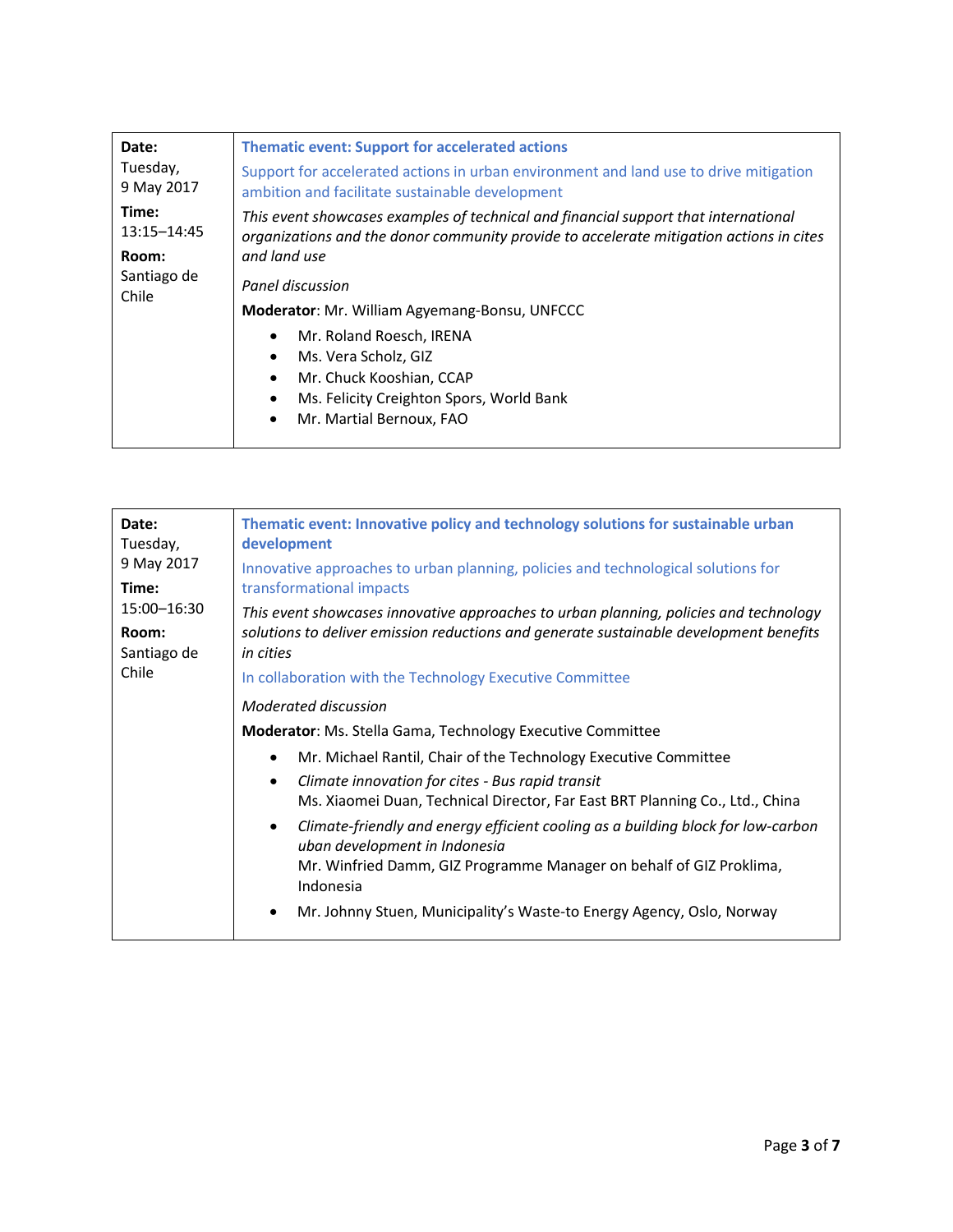| Date:                                             | <b>Thematic event: Agriculture</b>                                                                                                                                                                                               |
|---------------------------------------------------|----------------------------------------------------------------------------------------------------------------------------------------------------------------------------------------------------------------------------------|
| Wednesday,<br>10 May 2017<br>Time:<br>11:30-13:00 | Agricultural activities with climate and sustainable development benefits                                                                                                                                                        |
|                                                   | This event showcases initiatives of developed and developing countries in agriculture<br>sector that generate global climate and sustainable development benefits                                                                |
|                                                   | In collaboration with the Food and Agriculture Organization                                                                                                                                                                      |
| Room:                                             | Moderated discussion                                                                                                                                                                                                             |
| Wien $1-2$                                        | Moderator: Dr. Martin Frick, Director, Climate and Environment Division, FAO                                                                                                                                                     |
|                                                   | Introductory remarks: Katia Simeonova, UNFCCC                                                                                                                                                                                    |
|                                                   | Keynote: Dr. Martial Bernoux, Natural Resource Officer, FAO - Major options to<br>generate global climate and sustainable development benefits                                                                                   |
|                                                   | Country's showcase presentations:                                                                                                                                                                                                |
|                                                   | Japan: Soil carbon management<br>$\bullet$<br>Ms. Akiko Nagano, Deputy Director, Environmental Policy Office, Ministry of<br>Agriculture, Forestry and Fisheries                                                                 |
|                                                   | Kenya: Agroforestry<br>$\bullet$<br>Ms. Lucy Ng'ang'a, Agriculture and Climate Change Expert, Ministry of<br>Agriculture, Livestock and Fisheries                                                                                |
|                                                   | New Zealand: Livestock and/or grassland management<br>٠<br>Dr. Victoria Hatton, Senior Policy Analyst, Ministry for Primary Industries, Lead<br>on agriculture and climate change for the NZ government                          |
|                                                   | Brazil: Integrated/mixed system (agro-silvo-pastoralism)<br>$\bullet$<br>Dr. Gustavo Mozzer, Senior Researcher, Brazilian Agricultural Research<br>Corporation EMBRAPA, Global Policies Coordination for International Relations |
|                                                   | European Union: Wetlands/Peatlands/Paludiculture and rich soil organic C soil<br>$\bullet$<br>Mr. Herwig Ranner, Directorate-General European Union, Agriculture and Rural<br>Development                                        |
|                                                   | Botswana: Upscaling climate smart agriculture under smallholder<br>٠<br>farming systems<br>Prof. Nnyaladzi Batisani, Professor, Institute for Technology Research and<br>Innovation                                              |
|                                                   | <b>Constituencies' vision:</b>                                                                                                                                                                                                   |
|                                                   | RINGO: Climate Change Agriculture and Food Security CGIAR research<br>٠<br>Programme<br>Dr. Bruce Campbell, Director, Climate Change Agriculture and Food Security<br>(CCAFS) CGIAR research Programme                           |
|                                                   | Farmers' constituency:<br>٠<br>Gábor Figeczky, Advocacy manager, Organics International-IFOAM                                                                                                                                    |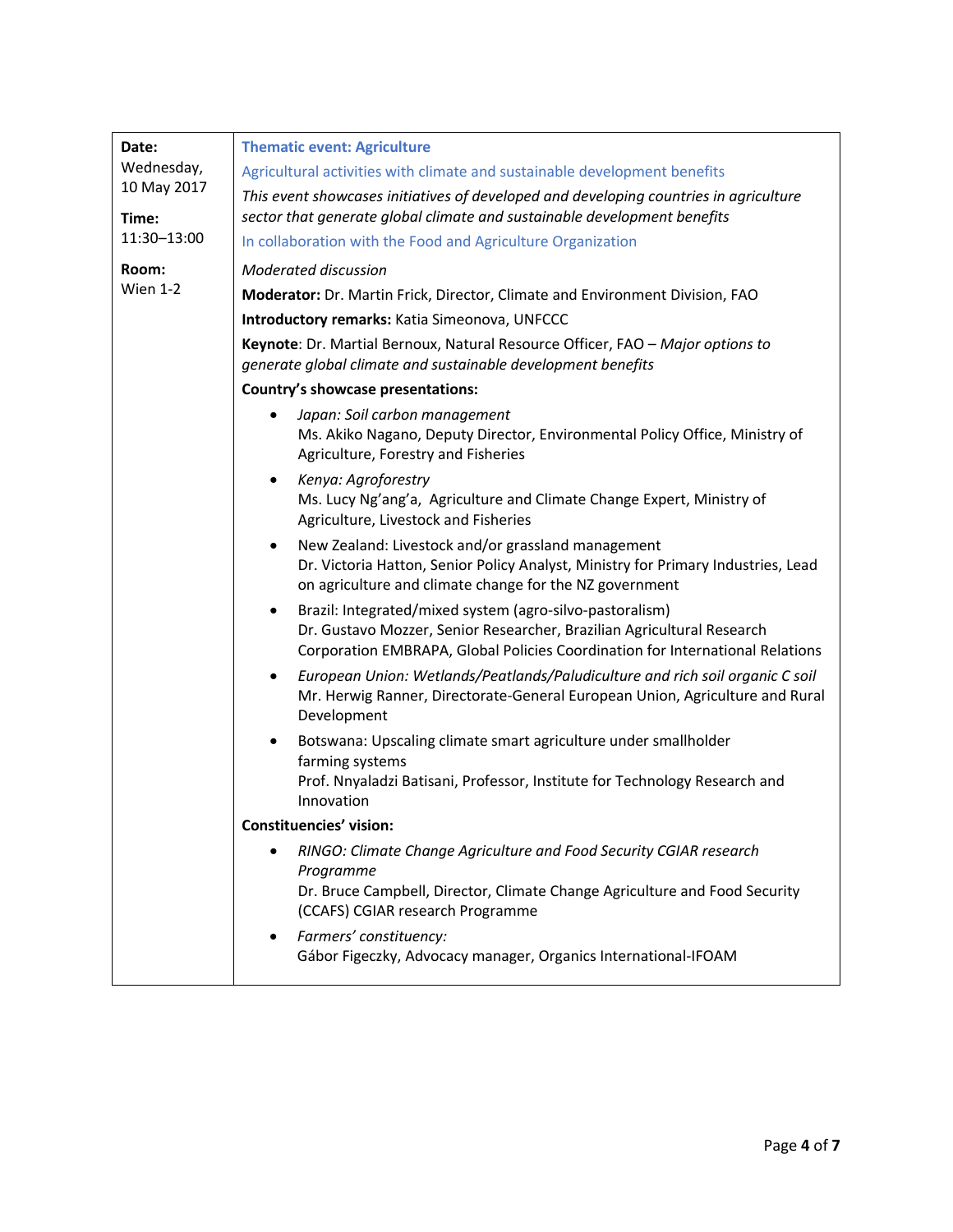| Date:                     | Thematic event: Forestry and other land use                                                                                                                                                                                                                                                                                                |
|---------------------------|--------------------------------------------------------------------------------------------------------------------------------------------------------------------------------------------------------------------------------------------------------------------------------------------------------------------------------------------|
| Wednesday,<br>10 May 2017 | Activities related to forestry and other land use with climate and sustainable<br>development benefits                                                                                                                                                                                                                                     |
| Time:<br>15:00-16:30      | This event showcases initiatives of developed and developing countries in the forestry<br>and other land use sector that generate global climate and sustainable development                                                                                                                                                               |
| Room:                     | benefits                                                                                                                                                                                                                                                                                                                                   |
| <b>Wien 1-2</b>           | In collaboration with the Food and Agriculture Organization                                                                                                                                                                                                                                                                                |
|                           | Moderated discussion                                                                                                                                                                                                                                                                                                                       |
|                           | Moderator: Dr. María José Sanz Sanchez, Basque Centre for Climate Change/UNFCCC                                                                                                                                                                                                                                                            |
|                           | Introductory remarks: Katia Simeonova, UNFCCC                                                                                                                                                                                                                                                                                              |
|                           | Keynote: Dr. Julian Fox, FAO                                                                                                                                                                                                                                                                                                               |
|                           | Showcase presentations and potential countries:                                                                                                                                                                                                                                                                                            |
|                           | REDD+ actions for reducing deforestation in Colombia<br>$\bullet$<br>Ms. Estefanía Ardila Robles, MRV Advisor at Colombia's Forest and Carbon<br>Monitoring System - IDEAM - Colombia<br>Project-level land sector mitigation: Australian experiences<br>٠<br>Ms. Sally Box, Director - International Negotiations - Australian Government |
|                           | Department of the Environment and Energy - Australia                                                                                                                                                                                                                                                                                       |
|                           | REDD+ and role of peatlands in Indonesia<br>$\bullet$<br>Dr. Nur Masripatin, Director General of Climate Change, Ministry of<br>Environment and Forestry - Indonesia                                                                                                                                                                       |
|                           | Forestry and agroforestry for mitigation in France<br>$\bullet$<br>Dr. Valerie Dermaux, Chargée de mission agriculture et climat, Ministère de<br>l'agriculture, de l'agroalimentaire et de la forêt - France                                                                                                                              |
|                           | <b>Constituencies' vision:</b>                                                                                                                                                                                                                                                                                                             |
|                           | RINGO - Prof. Daniel Murdiyarso, Principal Scientist, Center for International<br>$\bullet$<br>Forestry Research (CIFOR)                                                                                                                                                                                                                   |
|                           | ENGO - Ms. Kate Dooley, Rainforest Foundation Norway<br>$\bullet$                                                                                                                                                                                                                                                                          |
|                           | IPO - Mr. Estebancio Castro Díaz, International Alliance of Indigenous and Tribal<br>$\bullet$<br>Peoples of Tropical Forests                                                                                                                                                                                                              |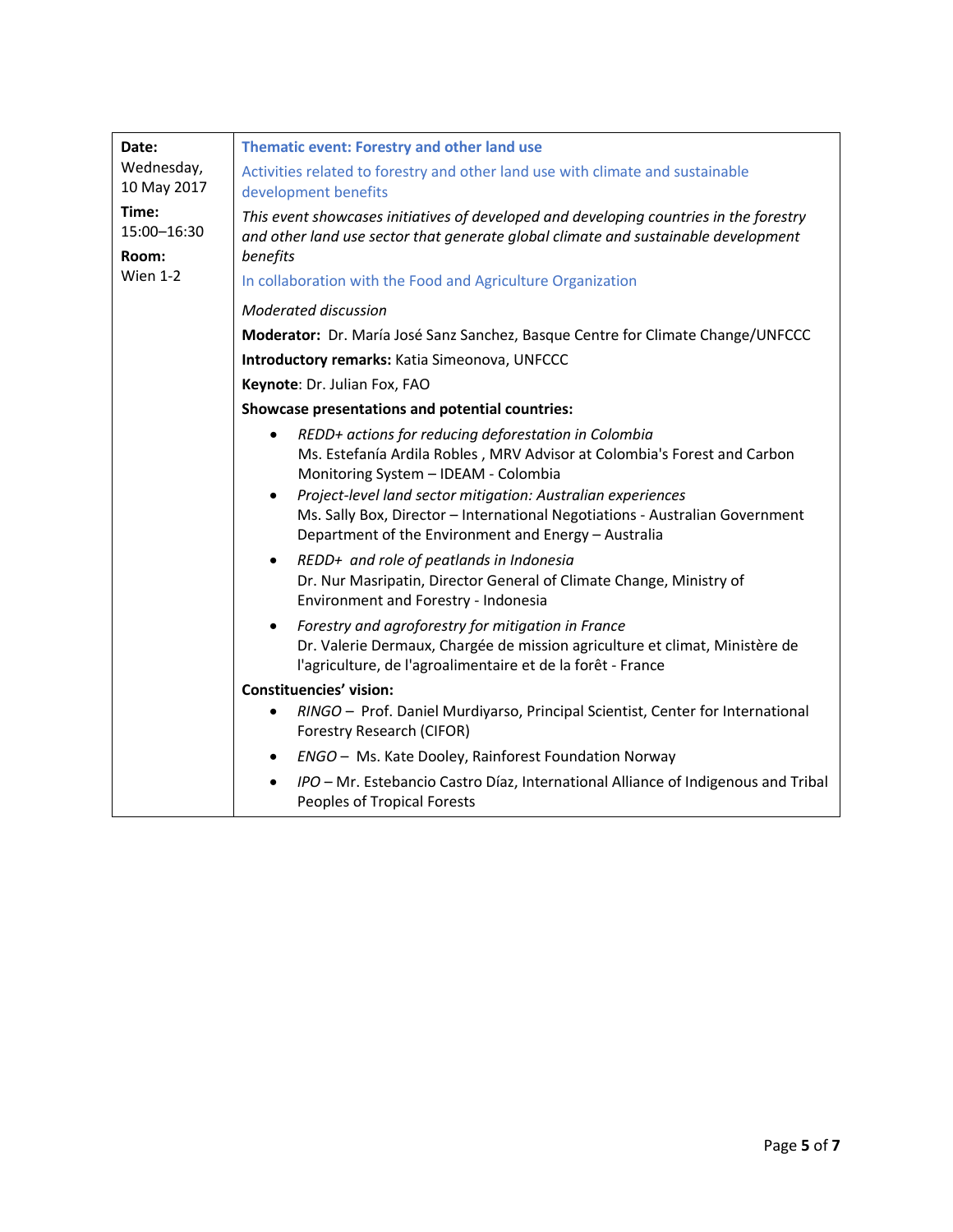| Date:                         | <b>Thematic event: Private sector engagement</b>                                                                                            |
|-------------------------------|---------------------------------------------------------------------------------------------------------------------------------------------|
| Thursday,<br>11 May 2017      | Attracting private sector investors and business solutions for ambitious mitigation<br>actions in land use                                  |
| Time:<br>11:30-13:00          | This event provides successful examples of mobilizing the private sector for sustainable<br>agriculture, forestry and other land use sector |
| Room:<br>Santiago de<br>Chile | In collaboration with the World Business Council for Sustainable Development (WBCSD)                                                        |
|                               | Moderated discussion                                                                                                                        |
|                               | Moderator: Mr. Conor Lennon, ABB, member of WBCSD                                                                                           |
|                               | <b>Introductory remarks:</b> Wanna Tanunchaiwatana, UNFCCC                                                                                  |
|                               | Climate smart agriculture business solutions<br>$\bullet$<br>Matthew Reddy, WBCSD, Director of Forests and Climate Smart Agriculture        |
|                               | The role of private sector engagement in agriculture for climate change<br>$\bullet$<br>Theo de Jager, World Farmer Organization            |
|                               | <b>Expert Panel:</b>                                                                                                                        |
|                               | Romano De Vivo, Syngenta<br>Chris Brown, Olam<br>Bernhard Stormyr, Yara<br>$\bullet$<br>Gábor Figeczky, IFOAM-Organics International        |

| Date:                | <b>Collaboration Forum</b>                                                                                                                                                                                                                                                                                                                                               |
|----------------------|--------------------------------------------------------------------------------------------------------------------------------------------------------------------------------------------------------------------------------------------------------------------------------------------------------------------------------------------------------------------------|
| Thursday,            | A dedicated collaboration session to provide national, regional and city governments                                                                                                                                                                                                                                                                                     |
| 11 May 2017          | with a forum to interacting with international organizations and representatives from                                                                                                                                                                                                                                                                                    |
| Time:                | the private sector on support and collaboration opportunities for implementing their                                                                                                                                                                                                                                                                                     |
| 13:00-15:00          | climate actions.                                                                                                                                                                                                                                                                                                                                                         |
| Room:<br>Club Lounge | Organizations, interested to present/showcase their work in connection with<br>theme/topics of TEM-M through poster presentation during this collaboration session,<br>are requested to contact the secretariat (MIS unit@unfccc.int). Based on the request<br>received, an open space for poster presentations will be made available to the selected<br>organizations. |